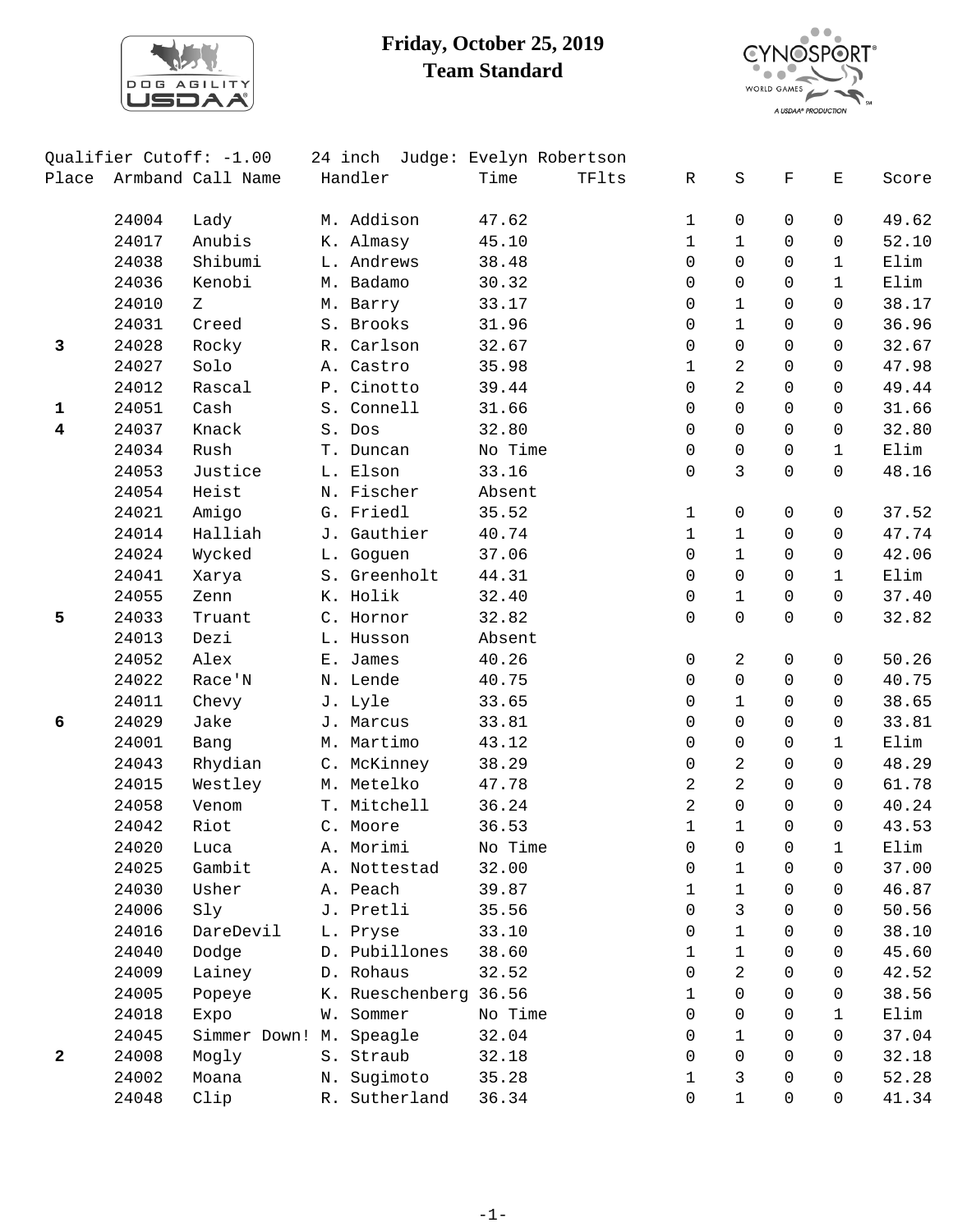| 24047        | Loka | S. Tumanova | Absent |         |  |       |
|--------------|------|-------------|--------|---------|--|-------|
| 24044 Burton |      | Yao         | 37.78  | 1 2 0 0 |  | 49.78 |

| Qualifier Cutoff: -1.00 |       | 22 inch Judge: Evelyn Robertson |               |         |       |                |                |              |              |       |
|-------------------------|-------|---------------------------------|---------------|---------|-------|----------------|----------------|--------------|--------------|-------|
| Place                   |       | Armband Call Name               | Handler       | Time    | TFlts | R              | S              | F            | Е            | Score |
|                         | 22094 | Flair                           | A. Abbott     | No Time |       | 0              | 0              | 0            | $\mathbf{1}$ | Elim  |
|                         | 22153 | Chapter                         | A. Alfonso    | 33.55   |       | $\Omega$       | 2              | $\mathbf 0$  | $\mathsf{O}$ | 43.55 |
|                         | 22091 | Racer                           | B. Ambruzs    | No Time |       | 0              | $\Omega$       | $\Omega$     | $\mathbf{1}$ | Elim  |
|                         | 22012 | Drogon                          | E. Ampleford  | 42.65   |       | $\Omega$       | 0              | $\Omega$     | $\mathbf{1}$ | Elim  |
|                         | 22087 | Nakoma                          | B. Anderson   | No Time |       | $\Omega$       | $\Omega$       | $\Omega$     | $\mathbf{1}$ | Elim  |
|                         | 22041 | Wilson                          | J. Arenson    | 39.86   |       | 0              | $\mathbf 0$    | 0            | $\mathsf{O}$ | 39.86 |
|                         | 22031 | Pressa                          | C. Atchison   | No Time |       | 0              | $\mathbf 0$    | $\Omega$     | $\mathbf{1}$ | Elim  |
|                         | 22088 | Franky                          | B. Baker      | No Time |       | $\Omega$       | $\mathbf 0$    | $\Omega$     | $\mathbf{1}$ | Elim  |
|                         | 22017 | Moon B                          | L. Bartol     | 44.95   |       | 0              | $\mathbf{1}$   | $\Omega$     | $\Omega$     | 49.95 |
|                         | 22111 | Zim                             | M. Behrens    | 38.93   |       | 0              | $\mathbf{1}$   | $\mathbf 0$  | 0            | 43.93 |
|                         | 22097 | Fame                            | J. Boggs      | No Time |       | 0              | $\mathbf 0$    | 0            | 1            | Elim  |
|                         | 22102 | Denali                          | J. Bonsignore | 35.90   |       | $\Omega$       | $\mathbf 0$    | $\Omega$     | $\Omega$     | 35.90 |
|                         | 22101 | Bo                              | C. Bowers     | 38.44   |       | $\Omega$       | $\mathbf 0$    | $\Omega$     | 0            | 38.44 |
|                         | 22023 | Cassi                           | L. Brigante   | 37.86   |       | 0              | $\mathbf 1$    | 0            | 0            | 42.86 |
| 4                       | 22036 | Jiffy                           | L. Brigante   | 32.86   |       | 0              | $\Omega$       | $\Omega$     | 0            | 32.86 |
|                         | 22105 | Pixie                           | G. Carlson    | 42.98   |       | $\Omega$       | $\mathbf 0$    | $\Omega$     | $\Omega$     | 42.98 |
|                         | 22039 | Striker                         | R. Carlson    | 36.36   |       | $\Omega$       | $\mathbf{1}$   | $\Omega$     | 0            | 41.36 |
|                         | 22033 | Truth                           | A. Carter     | No Time |       | $\mathbf 0$    | $\mathbf 0$    | $\mathbf 0$  | $\mathbf{1}$ | Elim  |
|                         | 22148 | Keg                             | K. Cetrulo    | 38.24   |       | $\mathbf 0$    | $\mathbf 0$    | $\Omega$     | 0            | 38.24 |
|                         | 22069 | Ariel Ray                       | J. Chen       | Absent  |       |                |                |              |              |       |
|                         | 24050 | Misty                           | P. Cinotto    | 37.92   |       | $\mathbf 0$    | 0              | 0            | 0            | 37.92 |
|                         | 22034 | Aero                            | R. Clark      | 45.53   |       | $\mathbf 1$    | $\overline{a}$ | 0            | 0            | 57.53 |
|                         | 22152 | Varsity                         | K. Clement    | 48.20   |       | $\mathbf 0$    | $\mathbf 0$    | 0            | $\mathbf{1}$ | Elim  |
|                         | 22057 | Plenty                          | M. Closson    | 41.58   |       | $\mathbf{1}$   | $\Omega$       | $\Omega$     | $\Omega$     | 43.58 |
|                         | 22082 | Amp C                           | L. Cope       | 44.71   |       | $\Omega$       | $\mathbf 0$    | $\Omega$     | $\mathbf{1}$ | Elim  |
|                         | 22154 | Player                          | L. Cope       | 38.76   |       | 0              | $\mathbf 1$    | $\mathbf 0$  | $\Omega$     | 43.76 |
|                         | 22114 | Dew                             | E. Coupe      | 39.66   |       | 0              | $\mathbf{1}$   | 0            | 0            | 44.66 |
|                         | 22004 | Angel                           | W. Crawshaw   | 42.24   |       | $\Omega$       | $\mathbf{1}$   | $\Omega$     | $\Omega$     | 47.24 |
|                         | 22054 | Charlie                         | W. Crawshaw   | 43.58   |       | 2              | 0              | $\Omega$     | $\Omega$     | 47.58 |
|                         | 22106 | Torque                          | D. Cresswell  | 37.80   |       | 1              | 2              | $\Omega$     | 0            | 49.80 |
|                         | 22115 | Desmond                         | D. Davis      | No Time |       | $\overline{0}$ | $\overline{0}$ | $\mathsf{O}$ | $\mathbf{1}$ | Elim  |
|                         | 22042 | Remington                       | C. Deen       | 49.02   |       | 2              | 2              | $\Omega$     | 0            | 63.02 |
|                         | 22051 | Shazam                          | B. DeLaune    | 33.64   |       | 0              | $\mathbf{1}$   | $\Omega$     | 0            | 38.64 |
|                         | 22029 | Glance                          | S. Dos        | 33.09   |       | $\Omega$       | $\mathbf{1}$   | $\Omega$     | 0            | 38.09 |
|                         | 22065 | Peat                            | S. Duke       | 33.86   |       | $\Omega$       | 2              | $\Omega$     | 0            | 43.86 |
|                         | 22144 | Radler                          | C. Egyed      | 63.31   |       | 0              | 0              | 0            | 1            | Elim  |
|                         | 22132 | Nebraska                        | A. Eifert     | 30.76   |       | 0              | $\mathbf{1}$   | 0            | 0            | 35.76 |
|                         | 22028 | Gunner                          | L. Elson      | 34.36   |       | $\mathbf{1}$   | 1              | $\Omega$     | 0            | 41.36 |
|                         | 22047 | Wager F                         | A. Fake       | No Time |       | 0              | $\mathbf 0$    | 0            | 1            | Elim  |
|                         | 22119 | Brio                            | J. Faulkner   | 37.11   |       | 1              | $\Omega$       | $\Omega$     | 0            | 39.11 |
|                         | 22118 | Boogie                          | P. Friauf     | Absent  |       |                |                |              |              |       |
|                         | 22150 | Johnny B                        | J. Gauntt     | 45.66   |       | $\mathsf{O}$   | $\mathbf{1}$   | 0            | 0            | 50.66 |
|                         | 22016 | Legacy                          | J. Gauntt     | 48.15   |       | $\mathbf 0$    | $\mathbf{1}$   | $\mathsf{O}$ | 0            | 53.15 |
|                         |       |                                 |               |         |       |                |                |              |              |       |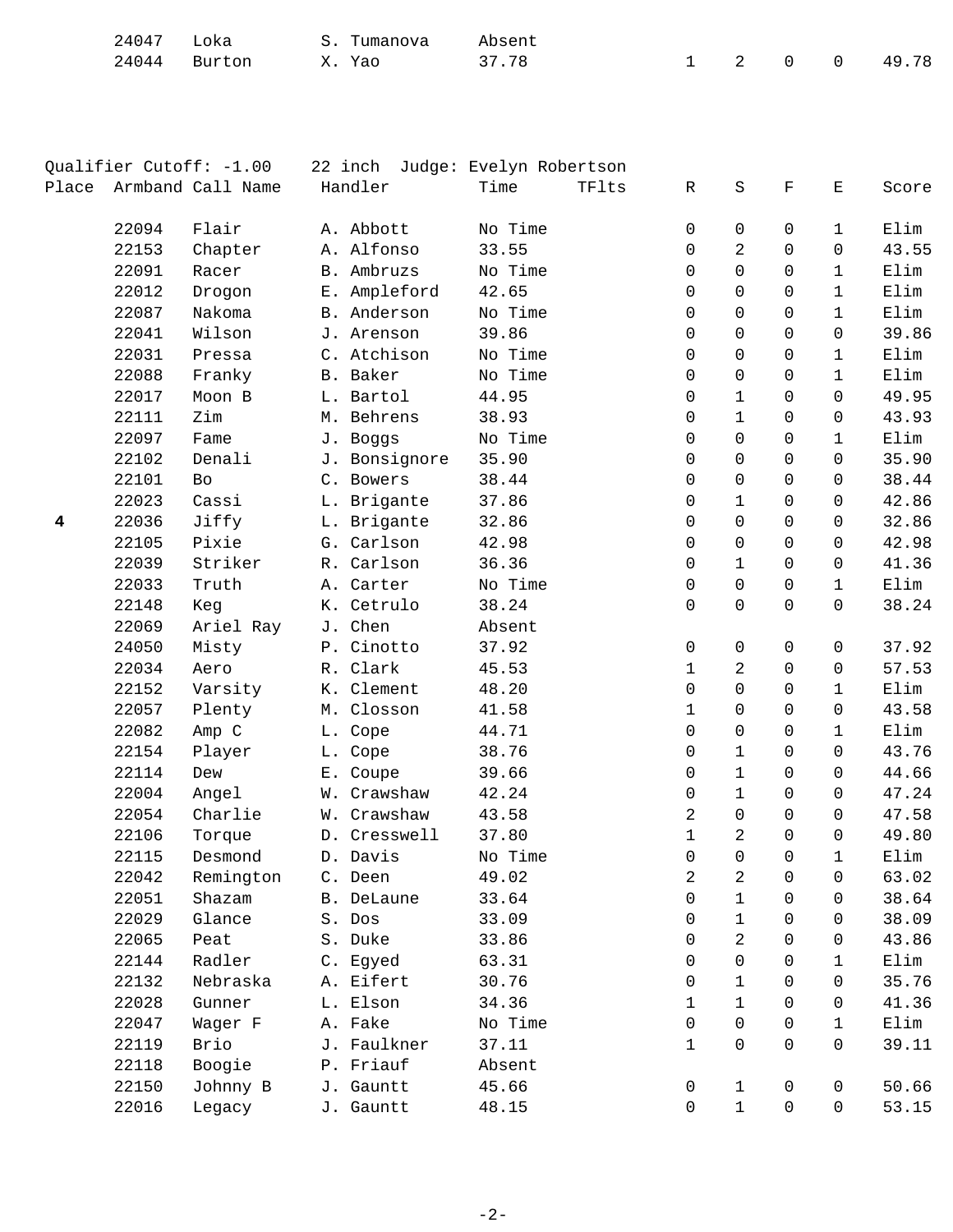|              | 22003 | Ruckus                 | J. Gerhard   | 30.97   | 0              | 1              | $\Omega$     | 0            | 35.97 |
|--------------|-------|------------------------|--------------|---------|----------------|----------------|--------------|--------------|-------|
|              | 22122 | Smartie                | S. Goodwin   | No Time | 0              | 0              | $\Omega$     | $\mathbf{1}$ | Elim  |
|              | 22040 | Jackpot                | L. Gormican  | No Time | 0              | 0              | $\mathbf 0$  | $\mathbf 1$  | Elim  |
| 3            | 22109 | Rich                   | M. Grant     | 32.77   | 0              | 0              | $\mathbf 0$  | $\mathbf 0$  | 32.77 |
|              | 22035 | Spiff                  | S. Haigler   | 40.85   | 0              | 0              | $\mathbf 0$  | 1            | Elim  |
|              | 22006 | Shiver                 | N. Hall      | 46.18   | 3              | 0              | $\Omega$     | $\mathbf{1}$ | Elim  |
|              | 22078 | #Winning               | M. Hanson    | 37.16   | 0              | $\mathbf 1$    | $\mathbf 0$  | $\mathbf 0$  | 42.16 |
|              | 22073 | Ripley                 | L. Harper    | 53.54   | $\mathbf 0$    | 0              | $\mathsf{O}$ | $\mathbf{1}$ | Elim  |
|              | 22100 | Tempo                  | B. Henning   | 35.41   | 0              | 0              | $\Omega$     | $\mathbf{1}$ | Elim  |
|              | 22120 | Cruz'N                 | S. Henry     | No Time | 0              | 0              | $\Omega$     | $\mathbf{1}$ | Elim  |
|              | 22090 | Jagger                 | B. Hill      | 36.75   | 0              | 0              | $\mathbf 0$  | $\mathbf{1}$ | Elim  |
|              | 22052 | Viper                  | D. Hill      | 32.53   | 0              | $\mathbf 1$    | $\mathsf{O}$ | 0            | 37.53 |
|              | 22038 | Phoenix                | R. Holford   | 45.36   | 0              | $\mathbf 1$    | $\mathbf 0$  | 0            | 50.36 |
|              | 22147 | Fia                    | C. Holm      | No Time | 0              | 0              | $\mathbf 0$  | 1            | Elim  |
|              | 22095 | Ecru                   | R. Horiuchi  | No Time | 0              | 0              | $\mathbf 0$  | $\mathbf{1}$ | Elim  |
|              | 22001 | Elvis                  | T. Horn      | 45.01   | $\mathbf 1$    | 0              | $\mathbf 0$  | 0            | 47.01 |
| $\mathbf{2}$ | 22046 | Ritz                   | N. Houghton  | 32.75   | 0              | 0              | $\mathbf 0$  | 0            | 32.75 |
|              | 22099 | Fixx                   | R. Huey      | 45.12   | $\mathbf 1$    | $\mathbf 1$    | $\Omega$     | 0            | 52.12 |
|              | 22080 | Amp H                  | S. Hughes    | 42.12   | 2              | 0              | $\mathbf 0$  | $\mathbf 0$  | 46.12 |
|              | 22061 | Rhythm                 | L. Husson    | 43.98   | 0              | 0              | $\mathbf 0$  | $\mathbf{1}$ | Elim  |
|              | 22077 | Ziggy Marley L. Jacobs |              | No Time | 0              | 0              | $\mathbf 0$  | $\mathbf{1}$ | Elim  |
|              | 22068 | P!nk                   | S. Jacobs    | 34.83   | 0              | 1              | $\mathbf 0$  | $\mathbf 0$  | 39.83 |
|              | 22085 | Hopi                   | L. Johnson   | 43.28   | 0              | 2              | $\mathbf 0$  | $\mathbf 0$  | 53.28 |
|              | 22048 | Baru                   | S. Josselyn  | 37.24   | 0              | $\mathbf 0$    | $\mathbf 0$  | $\mathbf 0$  | 37.24 |
|              | 22064 | Swig                   | R. King      | 36.35   | 0              | 3              | $\mathbf 0$  | $\mathbf 0$  | 51.35 |
|              | 22127 | Gypsy                  | S. Knill     | 38.24   | 0              | 0              | $\Omega$     | $\Omega$     | 38.24 |
| 8            | 22135 | Bodie                  | J. Kronbach  | 34.53   | $\mathbf 0$    | 0              | $\Omega$     | $\Omega$     | 34.53 |
|              | 22072 | Mari                   | J. Kurlander | 41.80   | 0              | $\overline{a}$ | $\mathbf 0$  | $\mathbf 0$  | 51.80 |
|              | 22112 | Libbi                  | L. Landers   | 34.98   | 1              | 3              | $\mathbf 0$  | $\mathbf 0$  | 51.98 |
|              | 22056 | Seven                  | R. LaRocque  | 36.74   | $\mathbf 1$    | 2              | 0            | 0            | 48.74 |
|              | 22131 | Ast'N                  | N. Lende     | 35.93   | $\mathbf 0$    | $\mathbf 1$    | $\Omega$     | 0            | 40.93 |
|              | 22009 | Seeker                 | N. Levesque  | No Time | 0              | 0              | $\mathbf 0$  | $\mathbf{1}$ | Elim  |
|              | 22104 | Venture                | N. Levesque  | 44.26   | 0              | 0              | $\mathbf 0$  | $\mathbf{1}$ | Elim  |
|              | 22081 | BAM!                   | S. Levine    | No Time | 0              | 0              | 0            | 1            | Elim  |
|              | 22025 | Celebrate              | S. Loos      | 39.76   | 0              | 1              | 0            | 0            | 44.76 |
|              | 22032 | Strider                | D. Lukas     | 40.23   | 1              | $\mathbf 1$    | $\mathbf 0$  | 0            | 47.23 |
|              | 22083 | River                  | D. McCormick | 38.23   | 0              | $\mathbf{1}$   | 0            | 0            | 43.23 |
|              | 22151 | Beinn                  | L. Medcraft  | 44.53   | 1              | 0              | $\Omega$     | 0            | 46.53 |
|              | 24035 | Zipper                 | S. Melko     | 41.99   | 0              | 0              | $\Omega$     | 0            | 41.99 |
|              | 22063 | Full Tilt              | G. Miholics  | 39.20   | 0              | 3              | $\mathbf 0$  | 0            | 54.20 |
|              | 22130 | Banshee                | K. Miller    | 35.70   | 0              | 0              | $\mathbf 0$  | $\mathbf{1}$ | Elim  |
| 7            | 22108 | Bindi Sue              | K. Miller    | 34.45   | 0              | 0              | $\mathbf 0$  | 0            | 34.45 |
| 6            | 22142 | Jolt                   | T. Millet    | 33.74   | 0              | 0              | $\Omega$     | 0            | 33.74 |
|              | 22136 | Faith                  | J. Moll      | 40.51   | 0              | 0              | $\mathbf 0$  | 1            | Elim  |
|              | 22059 | Zoey                   | E. Momiyama  | No Time | 0              | 0              | $\mathbf 0$  | $\mathbf{1}$ | Elim  |
|              | 22113 | Kelvin                 | K. Moureaux  | 38.53   | 2              | 0              | 0            | 0            | 42.53 |
|              | 22070 | Cayman                 | N. Nance     | 35.66   | 0              | 0              | $\mathbf 0$  | $\Omega$     | 35.66 |
|              | 22045 | Hero                   | S. Nichols   | 42.38   | 0              | 1              | $\mathbf 0$  | 0            | 47.38 |
|              | 22125 | Nitro                  | G. Nieder    | 35.24   | 0              | 0              | $\mathbf 0$  | 0            | 35.24 |
|              | 22015 | Lilu                   | N. O'Brien   | 37.85   | 0              | 0              | $\mathbf 0$  | 0            | 37.85 |
|              | 22002 | Mesa                   | B. Ortale    | 34.93   | 1              | 5              | $\mathbf 0$  | 0            | 61.93 |
|              | 22022 | Outspoken              | A. Peach     | 45.64   | $\overline{2}$ | 3              | $\Omega$     | 0            | 64.64 |
|              |       |                        |              |         |                |                |              |              |       |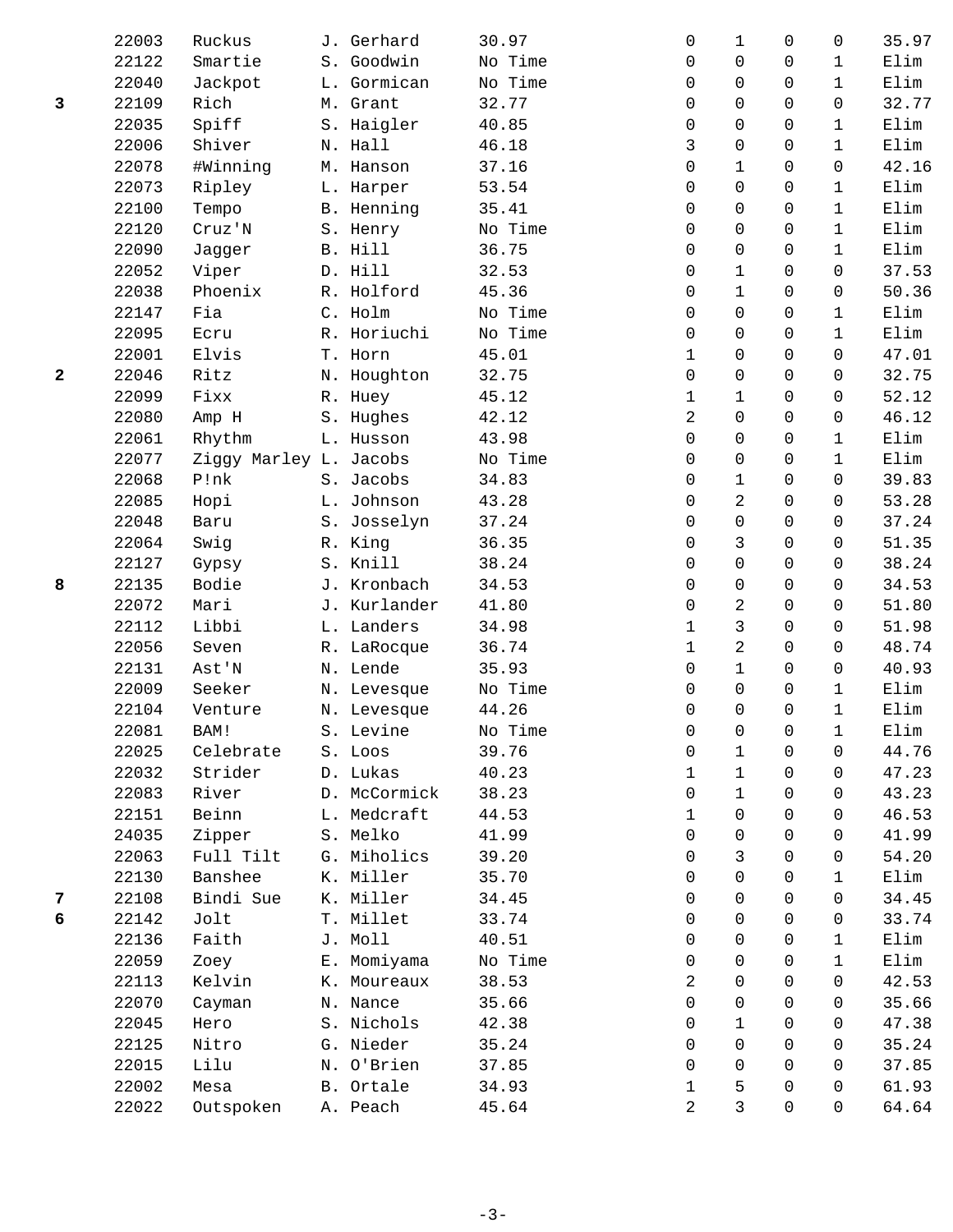|             | 22053 | Pink Floyd   |       | A. Peach                | 40.07   | 1                   | 1              | 0                   | 0            | 47.07 |
|-------------|-------|--------------|-------|-------------------------|---------|---------------------|----------------|---------------------|--------------|-------|
|             | 22071 | Taken        |       | W. Peluse               | 37.26   | 0                   | $\mathbf{1}$   | 0                   | $\mathbf 0$  | 42.26 |
|             | 22043 | Beckett      |       | A. Popper               | 61.74   | 0                   | 0              | 0                   | $\mathbf{1}$ | Elim  |
|             | 22092 | Derby        |       | R. Quinones             | 37.72   | 0                   | $\mathbf{1}$   | 0                   | $\mathbf 0$  | 42.72 |
|             | 22134 | Reese        |       | C. Ragan                | 33.76   | 0                   | 2              | 0                   | $\mathbf 0$  | 43.76 |
|             | 22140 | Mystery      |       | A. Reinkemeyer          | 34.62   | 1                   | $\mathbf 1$    | 0                   | 0            | 41.62 |
|             | 22050 | Ziva         |       | E. Rodriguez            | 39.45   | 0                   | $\mathbf{1}$   | 0                   | 0            | 44.45 |
|             | 22074 | Norm         |       | D. Rohaus               | 37.69   | 0                   | 0              | 0                   | $\mathbf{1}$ | Elim  |
|             | 22049 | Gracey       |       | K. Rohr                 | No Time | 0                   | 0              | 0                   | $\mathbf{1}$ | Elim  |
| 5           | 22116 | Jake         |       | K. Rohr                 | 33.47   | 0                   | 0              | 0                   | 0            | 33.47 |
|             | 22013 | Ignite       |       | S. Rolek                | 34.97   | 0                   | $\mathbf 1$    | 0                   | 0            | 39.97 |
|             | 22030 | Artie Ross   |       | L. Rose                 | 41.26   | 1                   | 0              | 0                   | 0            | 43.26 |
| $\mathbf 1$ | 22079 | Stoked       |       | S. Ross                 | 32.61   | 0                   | 0              | 0                   | 0            | 32.61 |
|             | 24003 | Finn         | $E$ . | Rossellini              | 37.10   | $\mathbf 0$         | 0              | 0                   | $\mathbf 0$  | 37.10 |
|             | 22128 | Harley       |       | B. Rutkowski            | 41.36   | 0                   | 2              | 0                   | $\mathbf 0$  | 51.36 |
|             | 22110 | Friday       |       | S. Saldana              | 41.66   | 0                   | $\overline{2}$ | 0                   | 0            | 51.66 |
|             | 22018 | Ping         |       | D. Sanders              | 38.74   | 1                   | 0              | 0                   | 0            | 40.74 |
|             | 22096 | Bright       |       | R. Sanders              | 34.08   | $\mathbf 1$         | $\mathbf{1}$   | 0                   | $\mathbf 0$  | 41.08 |
|             | 22021 | 'NSync       |       | S. Schmitter            | No Time | $\mathsf{O}\xspace$ | 0              | 0                   | $\mathbf{1}$ | Elim  |
|             | 22139 | Moon S       |       | D. Scott                | 35.85   | $\mathbf 0$         | $\mathbf{1}$   | $\mathsf{O}\xspace$ | 0            | 40.85 |
|             | 22010 | Rogue        |       | D. Scott                | No Time | 0                   | 0              | 0                   | $\mathbf{1}$ | Elim  |
|             | 22062 | Bailey       |       | R. Seiter               | 38.72   | 0                   | $\mathbf{1}$   | 0                   | $\mathbf 0$  | 43.72 |
|             | 22060 | Wynn         |       | C. Simpson              | 35.51   | 0                   | 0              | 0                   | $\mathbf 0$  | 35.51 |
|             | 22007 | Graphene     |       | P. Simpson              | 36.34   | 0                   | 0              | 0                   | 0            | 36.34 |
|             | 22126 | Twist        |       | C. Skinner              | 38.71   | 1                   | 0              | 0                   | $\mathbf 0$  | 40.71 |
|             | 22020 | <b>Burst</b> | Τ.    | Smorch                  | No Time | $\mathbf 0$         | 0              | 0                   | $\mathbf{1}$ | Elim  |
|             | 22138 | Jedi So      |       | K. Solberg              | No Time | 0                   | 0              | 0                   | $\mathbf{1}$ | Elim  |
|             | 22067 | Chica        | М.    | Speagle                 | No Time | 0                   | 0              | 0                   | $\mathbf{1}$ | Elim  |
|             | 22086 | Ryker        | $D$ . | Spence                  | 40.22   | 1                   | $\mathbf 1$    | 0                   | $\mathbf 0$  | 47.22 |
|             | 22089 | Pyro         | $D$ . | Spring                  | 46.42   | $\mathbf 1$         | 3              | 0                   | $\mathbf 0$  | 63.42 |
|             | 22117 | Jedi St      |       | J. Steinbach            | 37.88   | $\overline{a}$      | 0              | 0                   | $\mathbf 0$  | 41.88 |
|             | 22146 | Fly          |       | K. Stinnett             | 46.38   | 0                   | $\mathsf 0$    | 0                   | 0            | 46.38 |
|             | 22027 | Unpyo        |       | K. Tanabe               | 35.50   | 1                   | 1              | 0                   | 0            | 42.50 |
|             | 22149 | Kaiden       |       | R. Taylor               | 40.01   | 0                   | 0              | 0                   | $\mathbf 1$  | Elim  |
|             | 22008 | Vim          |       | K. Terrill              | 34.13   | 0                   | $\mathbf 1$    | 0                   | 0            | 39.13 |
|             | 22093 | Reign        |       | J. Terry                | No Time | 0                   | 0              | 0                   | $\mathbf{1}$ | Elim  |
|             | 22024 | Score        |       | R. Thrift               | 35.49   | 0                   | 1              | 0                   | 0            | 40.49 |
|             | 22019 | Tease        |       | S. Vicary               | 42.64   | 0                   | 0              | 0                   | $\mathbf 1$  | Elim  |
|             | 22123 | Wager W      |       | J. Watson               | No Time | 0                   | 0              | 0                   | $\mathbf 1$  | Elim  |
|             | 22011 | Fargo        |       | K. Wells                | 34.61   | 1                   | 0              | 0                   | 0            | 36.61 |
|             | 22141 | Fever        |       | S. Westcott             | 47.69   | 0                   | 0              | 0                   | $\mathbf 1$  | Elim  |
|             | 22066 | Bounce       |       | L. Williams             | 36.08   | 0                   | 0              | 0                   | 0            | 36.08 |
|             | 22076 | Spider       |       | W. Williams-Wea No Time |         | 0                   | 0              | 0                   | $\mathbf 1$  | Elim  |
|             | 22005 | Bob          |       | M. Wirant               | 43.94   | 2                   | 0              | 0                   | 0            | 47.94 |
|             | 22037 | Nile         |       | J. York                 | 47.01   | $\mathbf 1$         | 2              | 0                   | 0            | 59.01 |
|             | 22103 | Gracie       |       | E. Zieske               | 42.06   | $\mathbf 0$         | $\mathbf{1}$   | 0                   | 0            | 47.06 |
|             |       |              |       |                         |         |                     |                |                     |              |       |

|       |                         | Oualifier Cutoff: -1.00 20 inch Judge: Evelyn Robertson |       |       |  |       |     |             |
|-------|-------------------------|---------------------------------------------------------|-------|-------|--|-------|-----|-------------|
|       | Place Armband Call Name | Handler                                                 | Time  | TFlts |  | R S F | 一回一 | Score       |
| 20048 | Zoe                     | C. Anderson                                             | 51.81 |       |  |       |     | 0 0 0 51.81 |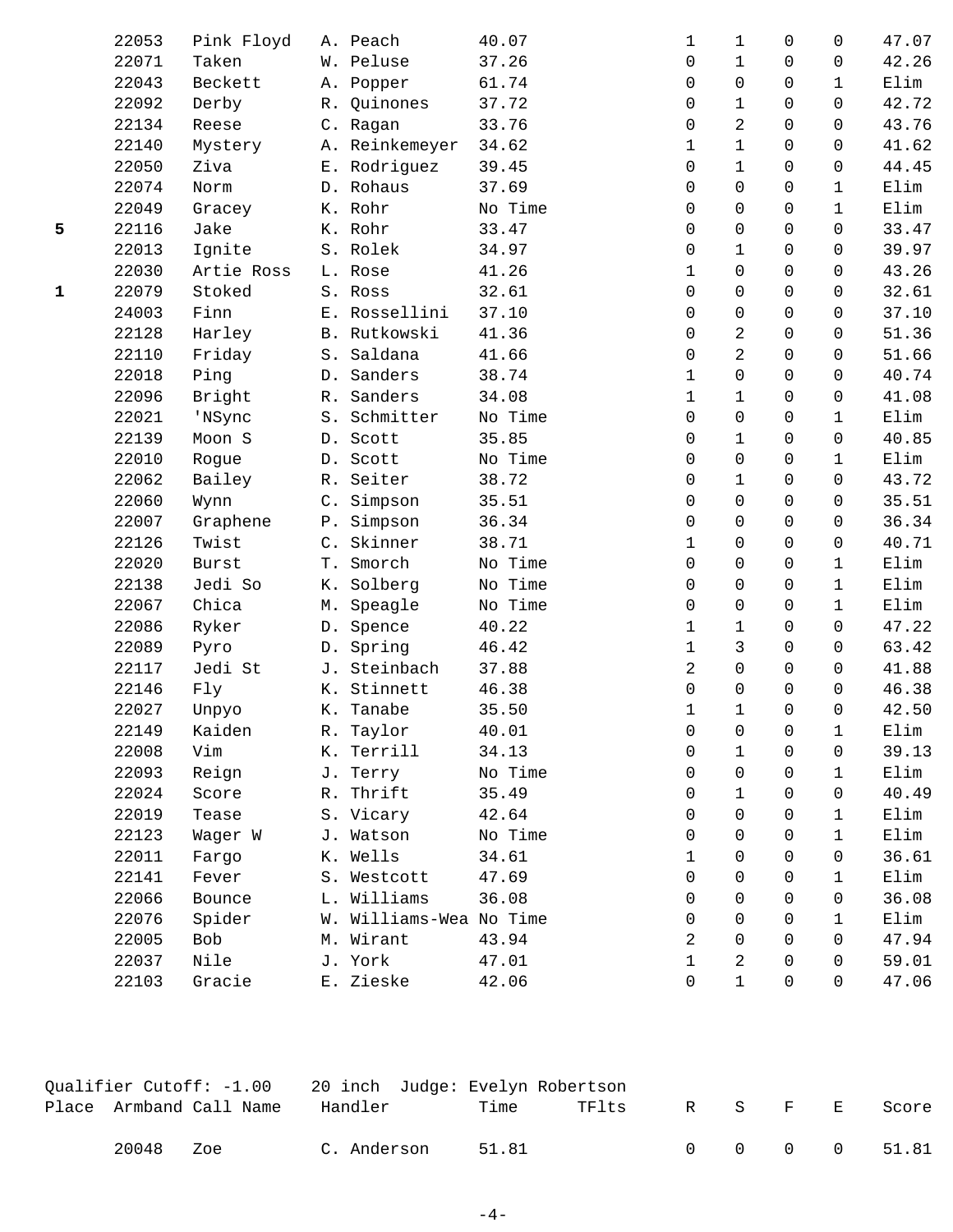|              | 20006 | Zin                       | S. Anderson           | Absent           |              |                |             |              |               |
|--------------|-------|---------------------------|-----------------------|------------------|--------------|----------------|-------------|--------------|---------------|
|              | 20043 | Gimmick                   | A. Axford-Moore 47.32 |                  | 0            | 0              | 0           | 0            | 47.32         |
|              | 20070 | Athena                    | M. Barry              | 34.15            | 0            | 2              | $\mathbf 0$ | 0            | 44.15         |
|              | 20068 | EPI                       | K. Barton             | 38.09            | 0            | 0              | $\Omega$    | $\mathbf 1$  | Elim          |
|              | 20039 | Dance                     | M. Behrens            | 44.93            | 1            | 4              | $\Omega$    | 0            | 66.93         |
|              | 20020 | Pixie Pig                 | A. Bennett            | 60.09            | 0            | 0              | $\mathbf 0$ | 0            | 60.09         |
|              | 20077 | Feist                     | V. Booth              | 47.11            | $\mathbf 1$  | 0              | $\mathbf 0$ | 0            | 49.11         |
|              | 20008 | Banzai                    | A. Bordwell           | 38.92            | 1            | 1              | $\mathbf 0$ | 0            | 45.92         |
|              | 20025 | Gremlin                   | C. Bridgwood          | 57.47            | 0            | 0              | 0           | 1            | Elim          |
|              | 20038 | Elite                     | K. Brown              | 34.98            | 0            | $\overline{c}$ | $\mathbf 0$ | 0            | 44.98         |
|              | 20033 | Rayn                      | L. Bussing            | 43.67            | $\mathbf 1$  | $\mathbf 1$    | $\mathbf 0$ | 0            | 50.67         |
|              | 20055 | Chica                     | R. Chilibeck          | No Time          | 0            | 0              | $\mathbf 0$ | $\mathbf 1$  | Elim          |
| $\mathbf{2}$ | 20018 | P!nk                      | J. Crank              | 32.57            | 0            | 0              | $\Omega$    | $\Omega$     | 32.57         |
|              | 20035 | Fleur De Lis R. Culpepper |                       | 38.39            | 0            | 2              | $\mathbf 0$ | 0            | 48.39         |
| $\mathbf{1}$ | 20058 | Glory                     | R. Downs              | 31.49            | 0            | 0              | $\mathbf 0$ | 0            | 31.49         |
|              | 20002 | Groovee                   | V. Duff               | 44.83            | 0            | 0              | $\mathbf 0$ | 1            | Elim          |
|              | 20079 | Mint                      | S. Duke               | 43.65            | 0            | 0              | $\mathbf 0$ | $\mathbf 1$  | Elim          |
|              | 20051 | Kennedy                   | L. Eldred             | 44.42            | 0            | $\mathbf 1$    | $\mathbf 0$ | 0            | 49.42         |
|              | 20072 | Vex E                     | R. Evers              | No Time          | 0            | 0              | $\mathbf 0$ | $\mathbf 1$  | Elim          |
|              | 20015 | Leia                      | A. Fake               | No Time          | 0            | 0              | $\mathbf 0$ | $\mathbf{1}$ | Elim          |
|              | 20059 | Cheeky                    | M. Francis            | 47.94            | 0            | 2              | $\Omega$    | $\Omega$     | 57.94         |
| 4            | 20073 | Whit                      | T. Fulmer             | 34.89            | 0            | 0              | $\Omega$    | 0            | 34.89         |
|              | 20061 | Tease                     | J. Gerhard            | 41.70            | 0            | $\mathbf 1$    | $\mathbf 0$ | 0            | 46.70         |
|              | 20028 | Yuli                      | L. Greene             | 46.53            | $\mathbf 0$  | 0              | 0           | $\mathbf{1}$ | Elim          |
|              | 20029 | June                      | L. Hansen             | 50.27            | 1            | 1              | $\mathbf 0$ | 0            | 57.27         |
|              | 20060 | Koda                      | S. Harrison           | 47.90            | $\Omega$     | 0              | $\Omega$    | $\mathbf{1}$ | Elim          |
|              | 20011 | Moneypenny                | C. Holmes             | 39.62            | 0            | 0              | $\mathbf 0$ | $\mathbf 1$  | Elim          |
|              | 20069 | Sloane Ra C. Holmes       |                       | 45.24            | 0            | 0              | $\mathbf 0$ | 1            | Elim          |
|              | 20016 | Ella                      | C. Holscher           | 42.06            | $\Omega$     | 0              | 0           | 0            | 42.06         |
|              | 20062 | Brazen                    | R. Huey               | 42.99            | $\Omega$     | 0              | $\Omega$    | 1            | Elim          |
|              | 20034 | Serina                    | W. Ji                 | No Time          | 0            | 0              | $\mathbf 0$ | 1            | Elim          |
|              | 20017 | Joss                      | L. Johns              | No Time          | 0            | 0              | $\mathbf 0$ | $\mathbf{1}$ | Elim          |
|              | 20001 | Shine                     | H. Jones              | No Time          | 0            | 0              | $\Omega$    | $\mathbf{1}$ | Elim          |
|              | 20024 | Talla                     | S. Jones              | 40.11            | $\mathbf{1}$ | $\Omega$       | $\Omega$    | 0            | 42.11         |
|              | 20003 |                           |                       | 59.41            | 2            | 0              | 0           |              | 63.41         |
|              | 20067 | Jaxon                     | R. Kalmanson          | 33.04            |              | $\mathbf 1$    | $\mathbf 0$ | 0            |               |
| 6            | 20056 | Lyric<br>Abby             | K. Kent<br>K. Ketner  |                  | 0            | 0              | 0           | 0            | 38.04<br>Elim |
|              | 20037 |                           |                       | No Time<br>35.20 | 0<br>0       | 1              | 0           | 1<br>0       | 40.20         |
|              | 20047 | Legion                    | M. Kopka              |                  | 0            | 1              | $\mathbf 0$ | 0            |               |
|              |       | Snips                     | D. Kurtz              | 40.11<br>34.51   |              | 0              | 0           |              | 45.11         |
| 3            | 20046 | Jelly Bel C. Laria        |                       |                  | 0            |                |             | 0            | 34.51         |
|              | 20023 | Honey Badger J. Lolich    |                       | No Time          | 0            | 0              | 0           | 1            | Elim          |
|              | 20052 | Kona                      | J. Losey              | 48.80            | 2            | 1              | 0           | 0            | 57.80         |
|              | 20022 | DeWalt                    | V. Madeiros           | 43.55            | 2            | 3              | $\mathbf 0$ | 0            | 62.55         |
|              | 20027 | Jenny                     | K. Mahan              | No Time          | 0            | 0              | 0           | 1            | Elim          |
|              | 20040 | Jetter                    | R. Marquez            | 36.20            | 0            | 1              | 0           | 0            | 41.20         |
|              | 20081 | Brisa                     | R. Martinez           | 44.82            | 0            | 0              | 0           | 1            | Elim          |
|              | 20032 | Kaya                      | G. Mortley            | 39.79            | 0            | 0              | $\Omega$    | 0            | 39.79         |
|              | 20007 | Tally                     | K. Nielsen            | No Time          | 0            | 0              | $\mathbf 0$ | $\mathbf{1}$ | Elim          |
|              | 20031 | Katy                      | F. Nitta              | 34.62            | 0            | 2              | $\mathbf 0$ | 0            | 44.62         |
|              | 20030 | May-tal                   | L. Novick             | 39.86            | 0            | $\mathbf 1$    | 0           | 0            | 44.86         |
|              | 20063 | Brilliant                 | C. Ragan              | 40.08            | 0            | 0              | 0           | 1            | Elim          |
|              | 20041 | Cinder                    | K. Rogers             | 42.34            | 0            | 0              | $\mathbf 0$ | 0            | 42.34         |
|              |       |                           |                       |                  |              |                |             |              |               |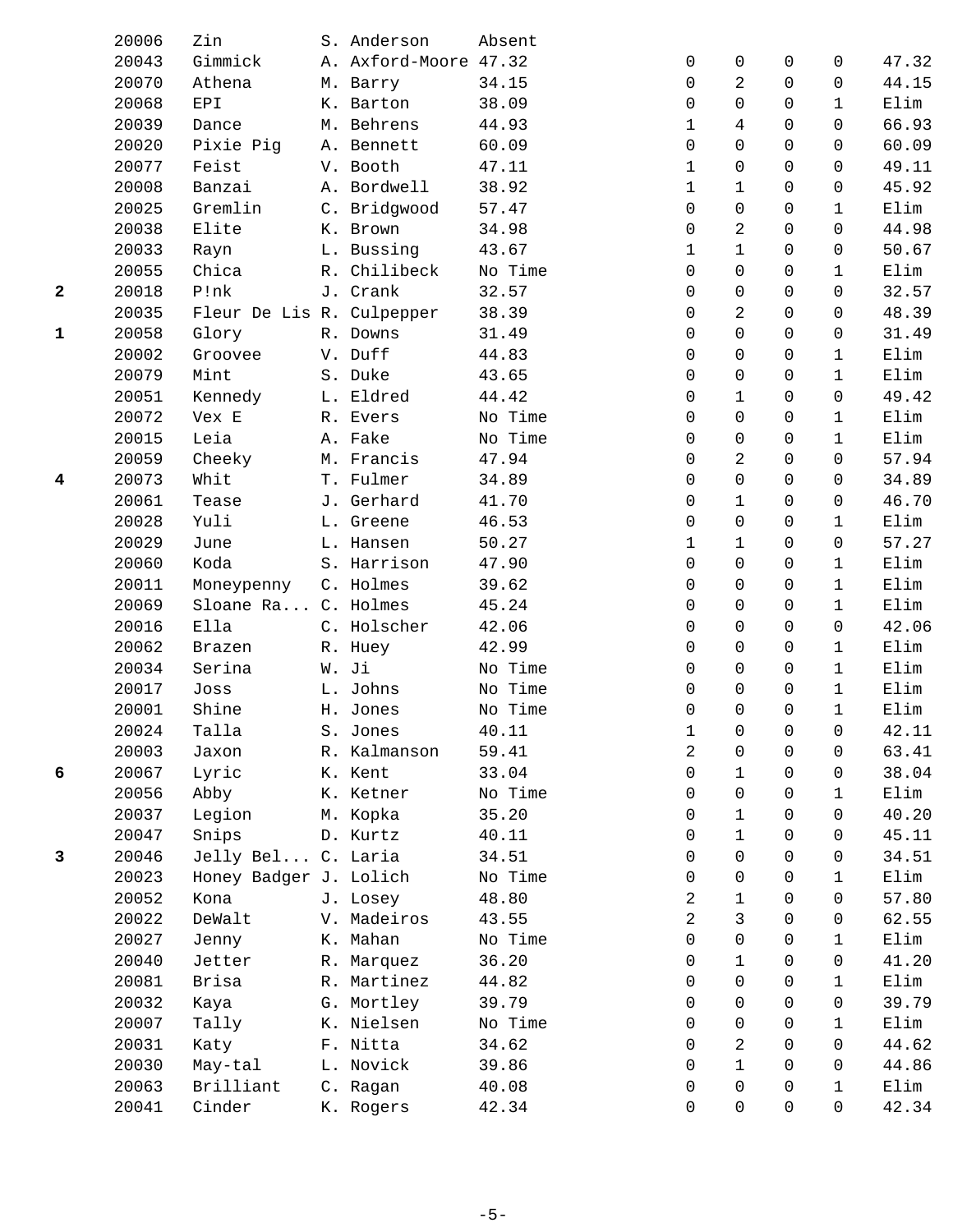|   | 20019 | Venus      | J. Sabraski    | No Time | 0              | $\mathbf 0$ | 0           |              | Elim  |
|---|-------|------------|----------------|---------|----------------|-------------|-------------|--------------|-------|
|   | 20004 | Kindle     | K. Schaefer    | 49.65   | 1              | $\mathbf 0$ | $\Omega$    | $\Omega$     | 51.65 |
|   | 20009 | The Cutter | D. Scott       | 47.31   | 1              | $\mathbf 0$ | $\Omega$    | $\Omega$     | 49.31 |
|   | 20064 | Lucero     | R. Segui       | 44.06   | 1              | $\mathbf 0$ | 0           | $\Omega$     | 46.06 |
|   | 20066 | Stun       | M. Sheard      | No Time | 0              | $\mathbf 0$ | 0           | $\mathbf 1$  | Elim  |
|   | 20013 | Crave      | J. Siegel      | 37.79   | 0              | 1           | 0           | $\Omega$     | 42.79 |
|   | 20010 | Diva       | L. Slusher     | No Time | 0              | $\mathbf 0$ | 0           | $\mathbf{1}$ | Elim  |
|   | 20053 | Hype       | L. Slusher     | No Time | 0              | 0           | 0           |              | Elim  |
|   | 20065 | Nuddge     | D. Smith       | No Time | 0              | 0           | 0           | $\mathbf{1}$ | Elim  |
|   | 20045 | Tesla      | L. Snyder      | 58.96   | 0              | $\mathsf 0$ | $\mathbf 0$ | $\mathbf 1$  | Elim  |
|   | 20075 | Velo       | M. Speagle     | Absent  |                |             |             |              |       |
|   | 20042 | Damuraz    | M. Speagle     | 34.66   | 1              | $\mathbf 1$ | 0           | $\mathbf 0$  | 41.66 |
|   | 20050 | Robin      | Z. Tang        | No Time | 0              | $\mathbf 0$ | 0           |              | Elim  |
|   | 20036 | Lagniappe  | K. Topham      | 40.39   | 1              | 0           | 0           | $\Omega$     | 42.39 |
| 5 | 20049 | Kanna      | M. Wakabayashi | 35.12   | 0              | $\mathbf 0$ | 0           | $\Omega$     | 35.12 |
|   | 20080 | Cheetah    | K. Wilson      | 37.38   | 0              | $\mathbf 0$ | $\Omega$    |              | Elim  |
|   | 20021 | Vex W      | L. Woodside    | 34.62   | 0              | $\mathbf 0$ | 0           |              | Elim  |
|   | 20014 | Fate       | J. Yates       | 43.08   | $\overline{a}$ | $\mathbf 0$ | $\Omega$    | $\Omega$     | 47.08 |
|   | 20026 | Sunny      | X. Zhou        | 36.69   | 1              | $\mathbf 0$ | $\mathbf 0$ | $\Omega$     | 38.69 |

| Qualifier Cutoff: -1.00 |       |                   | 10 inch Judge: Evelyn Robertson |                |         |       |              |              |             |              |       |
|-------------------------|-------|-------------------|---------------------------------|----------------|---------|-------|--------------|--------------|-------------|--------------|-------|
| Place                   |       | Armband Call Name |                                 | Handler        | Time    | TFlts | $\mathbb{R}$ | S            | $\mathbf F$ | Ε            | Score |
| 3                       | 10011 | Miley             |                                 | A. Abbott      | 35.54   |       | 0            | $\mathbf{1}$ | 0           | $\mathbf 0$  | 40.54 |
|                         | 10016 | Bleu              |                                 | A. Bennett     | 41.69   |       | $\Omega$     | $\Omega$     | $\Omega$    | $\Omega$     | 41.69 |
|                         | 10003 | Coco              |                                 | B. Bolger      | 83.19   |       | $\mathbf 0$  | 0            | 0           | $\mathbf{1}$ | Elim  |
|                         | 10024 | Sprinkles         |                                 | N. Cabrera     | 42.77   |       | 0            | $\mathbf{1}$ | $\Omega$    | $\Omega$     | 47.77 |
|                         | 10032 | What!             |                                 | T. Calvert     | 42.46   |       | $\mathbf 0$  | 0            | $\Omega$    | $\Omega$     | 42.46 |
| $\mathbf{2}$            | 10019 | Hedy              |                                 | S. Cochran     | 34.88   |       | 0            | $\mathbf 1$  | 0           | $\Omega$     | 39.88 |
|                         | 10012 | Jena              |                                 | R. Culpepper   | 47.91   |       | $\Omega$     | 3            | $\Omega$    | $\Omega$     | 62.91 |
|                         | 10035 | Zen               |                                 | D. Fox         | 42.88   |       | $\mathbf 0$  | $\mathbf 1$  | 0           | $\mathbf 0$  | 47.88 |
|                         | 10005 | Maverick          |                                 | J. Gerhard     | 37.55   |       | 0            | $\mathbf{1}$ | 0           | $\Omega$     | 42.55 |
|                         | 10031 | Pink              |                                 | C. Hess        | No Time |       | 0            | 0            | $\Omega$    | $\mathbf{1}$ | Elim  |
|                         | 10004 | Lenon             | Η.                              | Ito            | 53.62   |       | 2            | $\mathbf 1$  | $\Omega$    | $\Omega$     | 62.62 |
|                         | 10030 | Malibu            |                                 | A. Kajava      | 47.12   |       | $\Omega$     | $\Omega$     | $\Omega$    | $\Omega$     | 47.12 |
|                         | 10008 | Dazzle            |                                 | M. Keating     | No Time |       | 0            | 0            | 0           | $\mathbf{1}$ | Elim  |
|                         | 10022 | Terra             |                                 | K. Lai         | 42.92   |       | $\Omega$     | $\Omega$     | $\Omega$    | $\Omega$     | 42.92 |
|                         | 10026 | Nessie            |                                 | A. Lowry       | 52.51   |       | 0            | 0            | $\mathbf 0$ | $\mathbf 0$  | 52.51 |
| $\mathbf{1}$            | 10018 | Lark              |                                 | B. Lynch       | 37.36   |       | 0            | $\Omega$     | $\Omega$    | $\Omega$     | 37.36 |
|                         | 10013 | CG Cinge          |                                 | G. Miholics    | 44.13   |       | $\mathbf 0$  | 0            | 0           | $\mathbf 0$  | 44.13 |
|                         | 10025 | Rabbit            |                                 | R. Newman      | 43.10   |       | 0            | 2            | $\Omega$    | $\Omega$     | 53.10 |
|                         | 10009 | Sushi             |                                 | J. Plamondon   | 42.83   |       | $\mathbf 0$  | 0            | $\Omega$    | $\mathbf 0$  | 42.83 |
|                         | 10017 | Race              |                                 | J. Poling      | 46.96   |       | $\mathbf 0$  | 0            | 0           | $\mathbf{1}$ | Elim  |
|                         | 10002 | Beezer            |                                 | J. Rossi       | 53.85   |       | $\mathbf 1$  | $\mathbf{1}$ | $\Omega$    | $\Omega$     | 60.85 |
|                         | 10010 | Paris             |                                 | B. Shay        | 43.22   |       | 1            | 0            | $\mathbf 0$ | $\mathsf{O}$ | 45.22 |
|                         | 10015 | Exit              |                                 | S. Straub      | 43.58   |       | 0            | 2            | $\Omega$    | $\Omega$     | 53.58 |
|                         | 10014 | Raz               |                                 | Y. Taguchi     | 41.78   |       | $\mathbf 0$  | $\mathbf 0$  | $\Omega$    | $\Omega$     | 41.78 |
|                         | 10007 | Spumoni           |                                 | K. Tyson       | 46.99   |       | 0            | $\mathbf{1}$ | $\Omega$    | $\Omega$     | 51.99 |
|                         | 10027 | Kure              |                                 | M. Wakabayashi | 43.95   |       | 1            | 0            | 0           | $\mathsf{O}$ | 45.95 |
|                         |       |                   |                                 |                |         |       |              |              |             |              |       |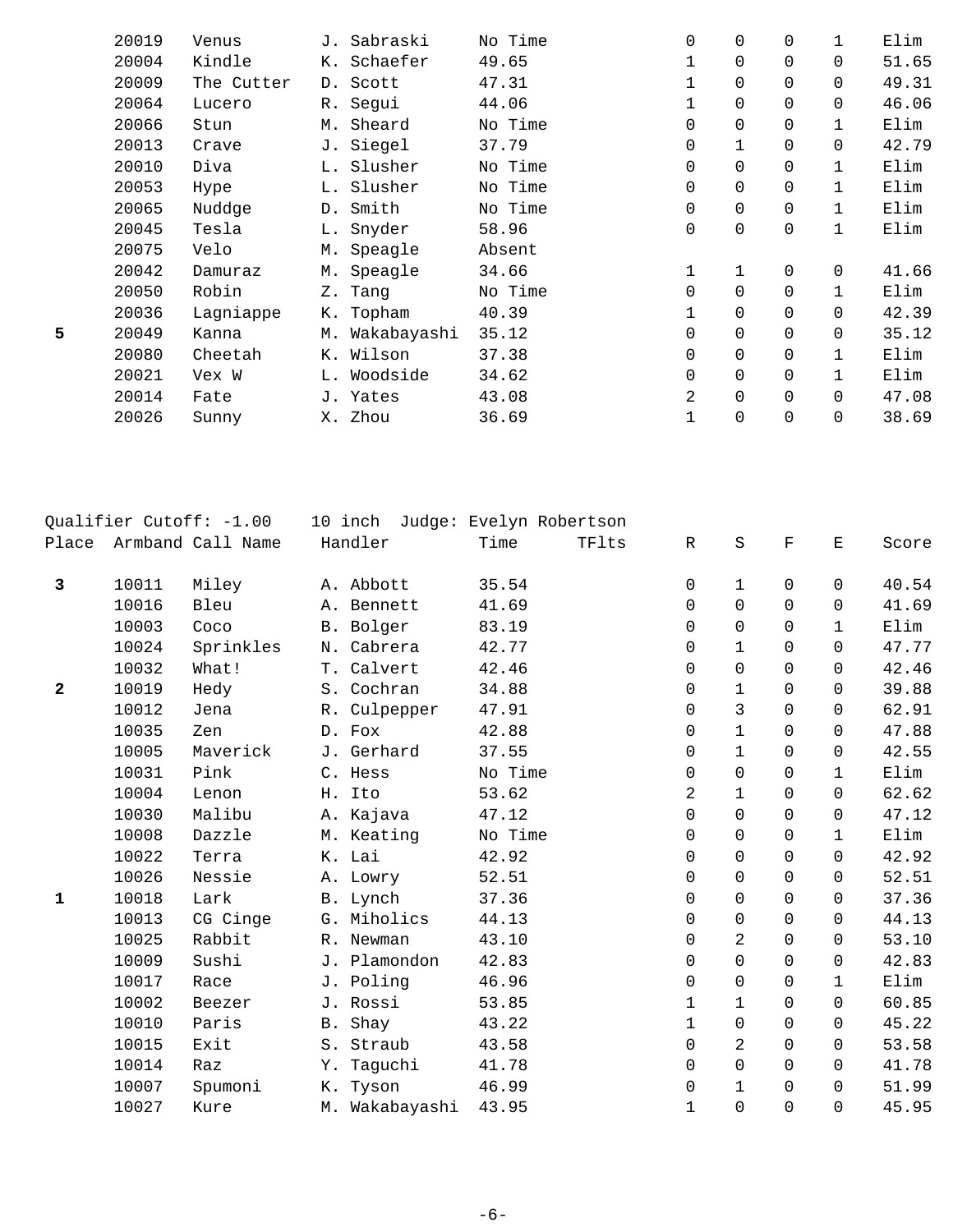| 10021 Roxy |              | I. White | 41.26 |  | $0 \quad 1 \quad 0 \quad 0$ | 46.26                       |
|------------|--------------|----------|-------|--|-----------------------------|-----------------------------|
|            | 10020 Rowan  | H. Witt  | 38.34 |  |                             | 2 0 0 0 42.34               |
|            | 10034 Pippin | L. Zich  | 40.65 |  |                             | $0 \t 0 \t 0 \t 0 \t 40.65$ |

|              |       | Qualifier Cutoff: -1.00 | 14 inch     |              |       | Judge: Evelyn Robertson |                |                |                |              |       |
|--------------|-------|-------------------------|-------------|--------------|-------|-------------------------|----------------|----------------|----------------|--------------|-------|
|              |       | Place Armband Call Name | Handler     |              | Time  | TFlts                   | R              | $\rm S$        | $\mathbf F$    | Е            | Score |
|              | 14034 | Valkyrie                | J. Burtness |              | 52.06 |                         | $\mathsf 0$    | $\mathbf 0$    | $\mathbf 0$    | 0            | 52.06 |
|              | 14025 | Marti                   |             | M. Dougherty | 49.03 |                         | 0              | $\mathbf 0$    | 0              | $\mathbf{1}$ | Elim  |
| 4            | 14021 | Portia                  | L. Galgano  |              | 38.55 |                         | 0              | $\mathsf 0$    | 0              | 0            | 38.55 |
|              | 14005 | Better Ch A. Garcia     |             |              | 71.92 |                         | $\overline{a}$ | $\mathbf 1$    | $\Omega$       | $\Omega$     | 80.92 |
|              | 14036 | Penny                   | C. Hensley  |              | 45.40 |                         | 0              | $\overline{a}$ | $\Omega$       | 0            | 55.40 |
|              | 14023 | Romeo                   | L. Kelley   |              | 47.81 |                         | $\mathbf 0$    | $\mathbf 0$    | 0              | 1            | Elim  |
|              | 14032 | Seal                    | K. Kinnan   |              | 65.93 |                         | $\mathbf 1$    | $\overline{0}$ | 0              | $\mathbf 1$  | Elim  |
|              | 14031 | Connie                  | N. Kishino  |              | 44.08 |                         | $\mathbf 1$    | $\mathbf 0$    | $\Omega$       | $\Omega$     | 46.08 |
|              | 14010 | Tine                    | R. Koeske   |              | 51.16 |                         | $\mathbf 1$    | $\mathbf{1}$   | 0              | 0            | 58.16 |
|              | 14011 | Venture                 | J. Lavalley |              | 38.88 |                         | 0              | $\mathbf 0$    | 0              | 0            | 38.88 |
|              | 14012 | Mouse                   | T. Luggiero |              | 42.51 |                         | 0              | $\mathbf 0$    | 0              | 0            | 42.51 |
|              | 14019 | Rukia                   | G. Lund     |              | 42.59 |                         | 2              | $\Omega$       | $\Omega$       | 0            | 46.59 |
|              | 14009 | Keen                    | B. Martin   |              | 42.53 |                         | $\mathbf 1$    | $\overline{0}$ | 0              | 0            | 44.53 |
|              | 14022 | Sky                     | D. McBride  |              | 53.88 |                         | 0              | $\Omega$       | $\Omega$       | $\Omega$     | 53.88 |
|              | 14029 | Friday                  |             | C. McClernon | 48.48 |                         | $\mathbf 1$    | $\mathbf 1$    | $\Omega$       | $\Omega$     | 55.48 |
|              | 14030 | Jeter                   | K. Morris   |              | 43.88 |                         | $\mathbf 1$    | $\mathbf 0$    | 0              | 0            | 45.88 |
| 2            | 14015 | Ami                     | M. Naito    |              | 36.87 |                         | 0              | $\mathsf 0$    | 0              | 0            | 36.87 |
|              | 14028 | Vegas                   | K. Neff     |              | 43.72 |                         | 0              | $\mathbf 0$    | $\Omega$       | $\mathbf{1}$ | Elim  |
|              | 14026 | <b>Buzz</b>             | N. Newman   |              | 48.25 |                         | 0              | $\mathbf 1$    | 0              | 0            | 53.25 |
|              | 14035 | Zig-zag                 | S. Peterson |              | 37.00 |                         | $\mathbf 1$    | 2              | 0              | 0            | 49.00 |
| 3            | 14006 | Britain                 | B. Pinder   |              | 35.48 |                         | $\mathbf 1$    | $\Omega$       | $\Omega$       | 0            | 37.48 |
|              | 14016 | Angela                  | H. Satou    |              | 48.00 |                         | $\mathbf{1}$   | 3              | $\Omega$       | 0            | 65.00 |
|              | 14004 | Streak                  |             | B. Schaezler | 43.03 |                         | 0              | $\mathbf 0$    | $\mathbf 0$    | $\mathbf 1$  | Elim  |
|              | 14037 | Trek                    |             | B. Schaezler | 40.74 |                         | 0              | $\mathbf{1}$   | $\mathbf 0$    | $\mathsf 0$  | 45.74 |
|              | 14024 | Trendi                  | R. Schnulle |              | 40.39 |                         | 0              | $\mathbf{1}$   | 0              | 0            | 45.39 |
|              | 14007 | Skylar                  | S. Scott    |              | 51.12 |                         | 0              | $\mathsf 0$    | 0              | $\mathbf 1$  | Elim  |
|              | 14033 | RingoPhire              | L. Sigman   |              | 48.74 |                         | 2              | 2              | 0              | 0            | 62.74 |
|              | 14027 | Winnie                  | P. Toro     |              | 44.90 |                         | 0              | $\Omega$       | $\Omega$       | 0            | 44.90 |
| $\mathbf{1}$ | 14020 | Synge                   | S. Wesley   |              | 36.29 |                         | $\mathbf 0$    | $\Omega$       | $\Omega$       | 0            | 36.29 |
|              | 14008 | Hasten                  |             | T. Whitfield | 52.82 |                         | 3              | $\overline{0}$ | 0              | $\mathbf 1$  | Elim  |
|              | 14001 | Simon                   |             | C. Zangrilli | 41.93 |                         | $\mathbf 1$    | 0              | $\Omega$       | $\Omega$     | 43.93 |
|              | 14014 | <b>Bree</b>             | L. Zich     |              | 48.41 |                         | $\overline{2}$ | $\overline{2}$ | $\overline{0}$ | $\Omega$     | 62.41 |

| Qualifier Cutoff: -1.00 |       | 16 inch Judge: Evelyn Robertson |            |       |       |          |     |                               |          |               |
|-------------------------|-------|---------------------------------|------------|-------|-------|----------|-----|-------------------------------|----------|---------------|
|                         |       | Place Armband Call Name         | Handler    | Time  | TFlts | R        | - S | $\mathbf{F}$ and $\mathbf{F}$ | 王        | Score         |
|                         | 16046 | Moose                           | Y. Amano   | 35.49 |       |          |     |                               |          | 1 1 0 0 42.49 |
|                         | 16012 | Swindle                         | A. Beasley | 32.14 |       |          | 0   | $\Omega$                      | $\Omega$ | 32.14         |
|                         | 16024 | Motown                          | S. Bekaert | 48.98 |       | $\Omega$ |     | $\Omega$                      |          | Elim          |